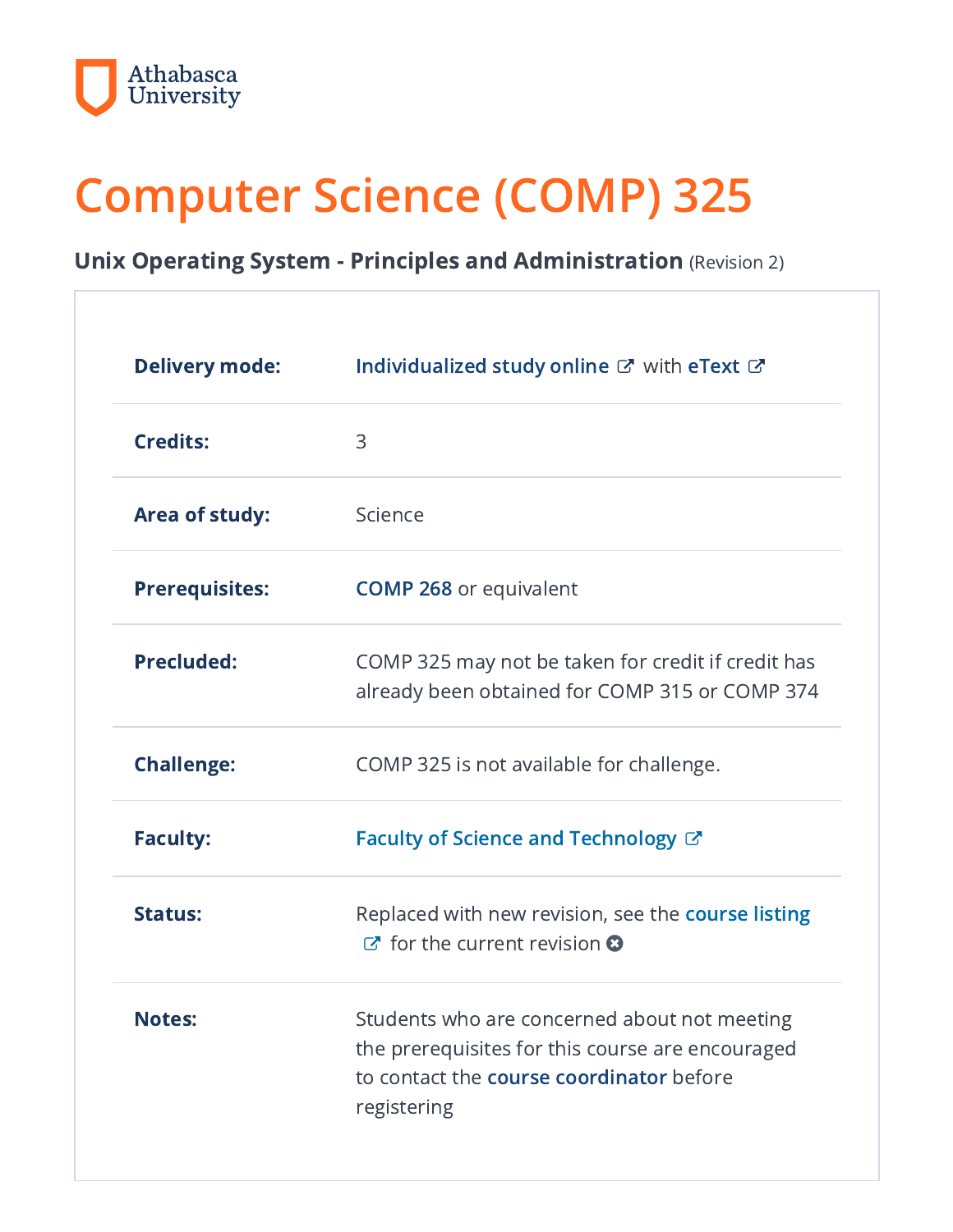### Overview

This course concentrates on the aspects of UNIX that are most needed by a program developer or UNIX programmer: the theory of the UNIX operating system as it informs the system administration. Students are required to install any UNIX /Linux of their choice on their personal computers.

# **Outline**

#### Part I: User's View

- Unit 1: UNIX Shell
- Unit 2: File Security
- Unit 3: Basic Shell Programming

#### Part II: System Administrator's View

- Unit 1: Processes
- Unit 2: The Network Models
- Unit 3: Useful utilities and Files
- Unit 4: File System Backup

## Learning outcomes

Upon successful completion of this course, you will be able to

- $\bullet~$  install a Linux operating system on a partition on a computer or dedicated hardware.
- explain Unix operating system concepts.
- detail the process of booting and shutting down.
- use utilities such as awk, yacc, pine, elm and others.
- write Unix shell scripts and use complex regular expressions.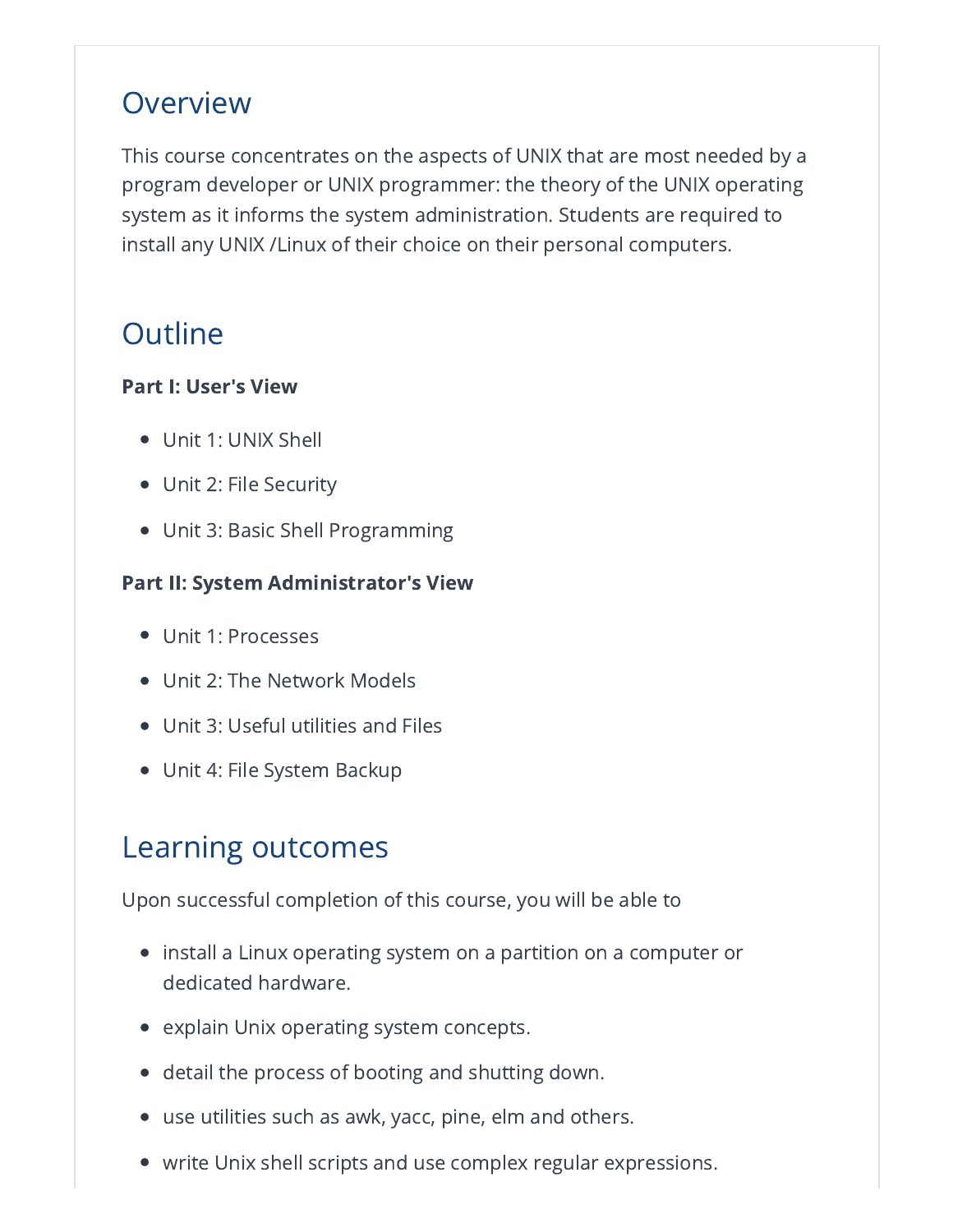$\bullet~$  carry out administrator duties such as backing up the file systems, managing accounts, controlling processes, specifying security, managing networks and more.

## Evaluation

To  $\mathop{\mathsf{receive}}\nolimits$  $\mathop{\mathsf{receive}}\nolimits$  $\mathop{\mathsf{receive}}\nolimits$  credit  $\mathbb{C}^\bullet$  for COMP 325, you must achieve a course composite grade of at least **D (50 [percent\)](https://www.athabascau.ca/university-secretariat/_documents/policy/undergraduate-grading-policy.pdf)**  $\boxtimes$  , an average grade of 50 percent on all Assignments, and at least 50 percent on the final examination. The weighting of the composite grade is as follows:

| <b>Activity</b>                            | Weight |
|--------------------------------------------|--------|
| <b>Assignment 1 General UNIX Utilities</b> | 15%    |
| Assignment 2 Programming Activities        | 15%    |
| Assignment 3 System Administration         | 15%    |
| Final                                      | 55%    |
| <b>Total</b>                               | 100%   |

The **final examination** for this course must be taken online with an AUapproved exam invigilator at an approved invigilation centre. It is your responsibility to ensure your chosen invigilation centre can accommodate online exams. For a list of invigilators who can accommodate online exams, visit the **Exam [Invigilation](https://www.athabascau.ca/support-services/exam-services-support/finding-exam-locations/canada-wide-invigilation-locations.html) Network**  $\varnothing$  .

To learn more about assignments and examinations, please refer to Athabasca University's **online [Calendar](https://www.athabascau.ca/calendar/undergraduate/exams-grades/requesting-an-exam.html)** ぴ .

### Materials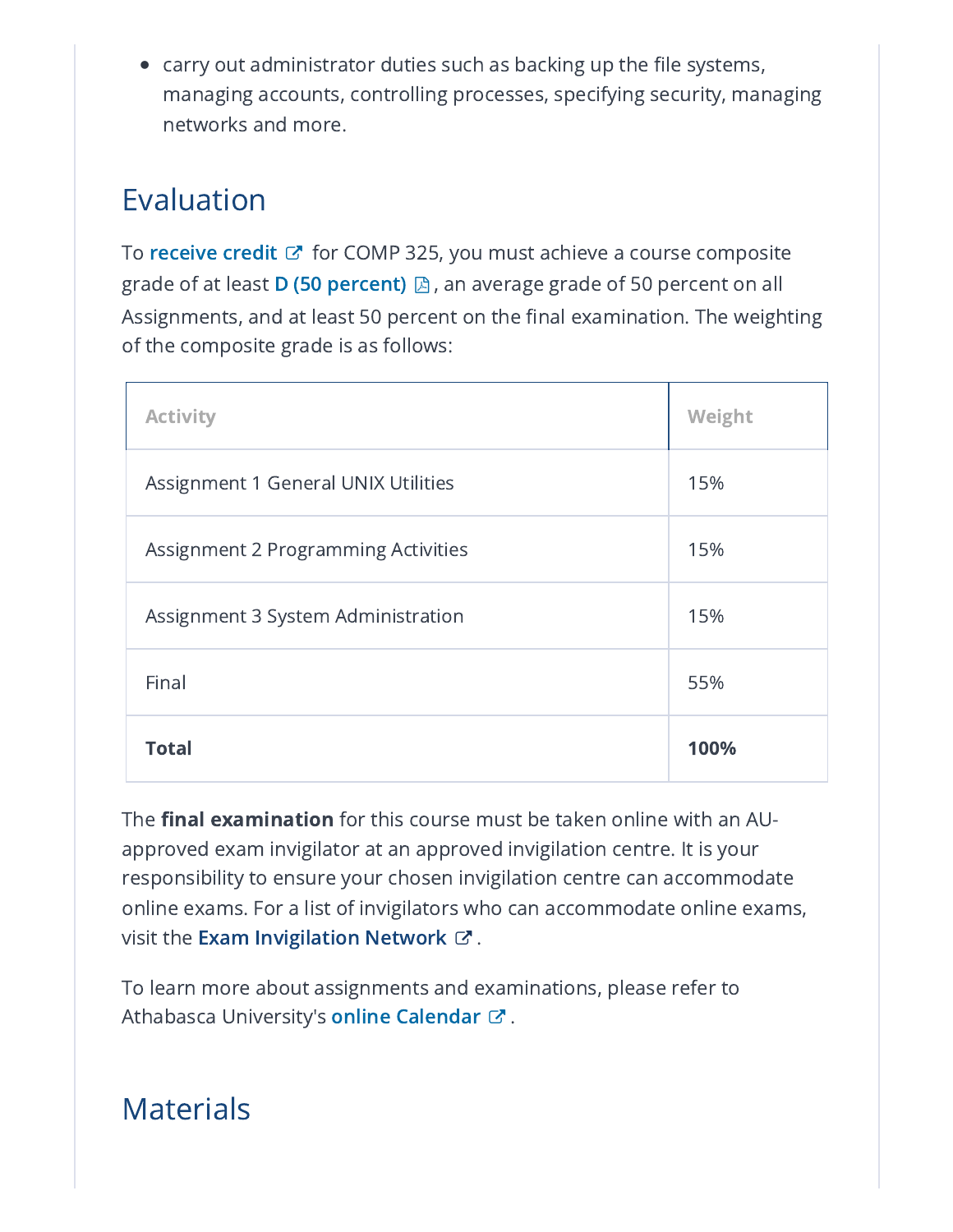Sarwar, S. M., Koretsky, R., & Sarwar, S. A. (2005). *Unix: The Textbook* (2<sup>nd</sup> ed.). Boston, MA: Addison Wesley. A (eText)

#### eText

Registration in this course includes an electronic textbook. For more [information](https://www.athabascau.ca/etext-initiative/index.html) on **electronic [textbooks](https://www.athabascau.ca/calendar/undergraduate/general-information/glossary.html#etext)**  $\mathbf{\mathcal{C}}$  , please refer to our **eText Initiative** site  $\mathbb{C}^{\bullet}$  .

#### Special Instructional Features

COMP 325 is offered through Moodle, a Learning Management System that can be accessed through the Web and Athabasca Landing, a web-based social networking environment. COMP 325 can be completed at the student's home, using a dedicated system or disk partition. COMP 325 is an elective course in all [undergraduate](https://scis.athabascau.ca/) programs offered by the School of Computing and Information Systems  $\mathbb{C}^r.$ 

# Important links

- $\triangleright$  [Academic](https://www.athabascau.ca/support-services/program-and-course-advising/index.html) advising  $\mathbb{Z}$
- **Program [planning](https://www.athabascau.ca/support-services/program-and-course-advising/advising-for-current-and-visiting-students/program-plans/index.html)**  $\mathbb{C}^n$
- $\triangleright$  Request [assistance](https://www.athabascau.ca/help-support/)  $\mathbb{Z}$
- $\triangleright$  Support [services](https://www.athabascau.ca/support-services/)  $\triangleright$

Athabasca University reserves the right to amend course outlines occasionally and without notice. Courses offered by other delivery methods may vary from their individualized study counterparts.

*Opened in Revision 2, December 6, 2013*